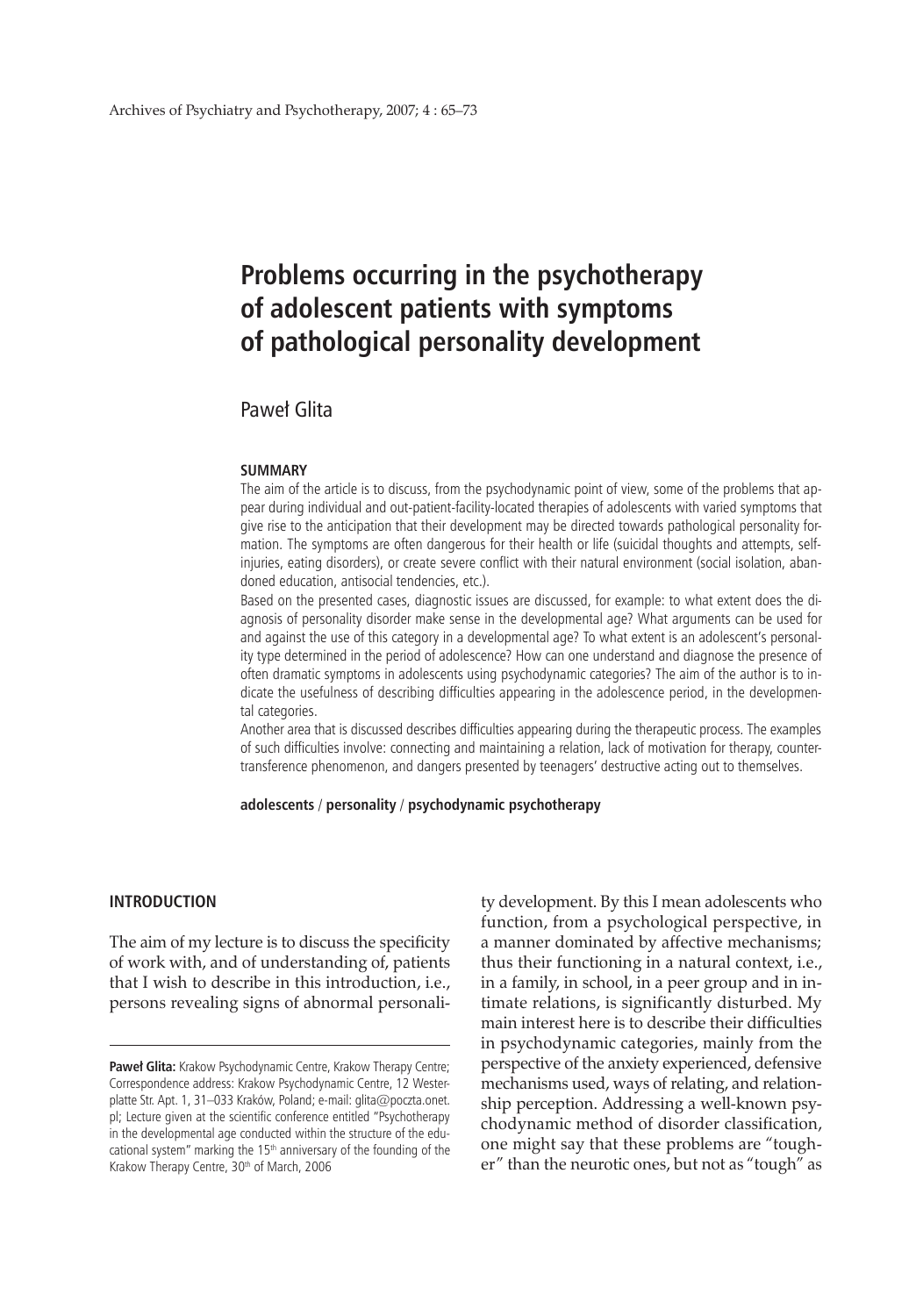the psychotic ones; these patients – were they adults – would be said to have personality disorders. They might also give us reasons to believe, perhaps incorrectly, that if no personal, emotional resources are utilized, if no favourable influences are present in life, or no therapy is started, such patients may present personality disorders in adult life. These patients manifest a range of symptoms. They involve, for example, a significant level of social isolation, poor peer functioning, and, frequently, eating disorders. The most noticeable, however, are the teenagers who, in various situations, rigidly hold onto high-risk, self-destructive behaviours (e.g. suicide attempts, self-mutilation), and marked antisocial and other tendencies. Some of these patients manifest such spectacular symptoms that they are identified not only by their therapist, but also by other persons from the Centre's staff. They include such behaviours as: pouring water on therapists present in the reception area, threatening suicide after leaving the centre, or uncontrolled screaming for many minutes in the office in a manner that disturbs other therapists at work and "scares" somewhat "healthier" patients. One might say that their social/emotional development occurred in such a direction that their difficulties and emotional distress are expressed by acting out, so that inevitably they are condemned to conflicts with their environment. In other words, they are patients who may still benefit from therapy set in an out-patient facility; most frequently they do not require longterm hospitalization at an Adolescent Ward, although they are often directed to therapy from such a place.

I would like to describe difficulties present in working with such adolescents in the following order: first, I will present brief case illustrations, and, later, using them as examples, I will discuss difficulties associated with their understanding (therapeutic diagnosis) in a developmental context, and characteristic difficulties present in the process of individual therapy.

# **ILLUSTRATIONS OF THE THERAPEUTIC PROCESSES**

Case illustrations will only be presented with regard to the symptoms reported, shape of the therapeutic relation, understanding (therapeutic diagnosis), and improvement or deterioration occurring in therapy.

#### **Case illustration I:**

Parents and their 13 years-old son came in for therapy due to complaints from teachers and fellow students and due to the son's "unbearable" behaviour in the house. Robert had a tendency toward extremely provocative and arrogant behaviours, was detested by everyone in his class, and nearly all the teachers. He treated his peers from an attitude of superiority and said that they could be his servants. Robert didn't exhibit any planned cruelty, but he also saw no reason to apologize, when, for example, he unintentionally broke someone else's property. He could also painfully mock vices of others (including his parents and his brother); he insulted them in an impulsive, but not vulgar, manner. On a few occasions the enraged patient destroyed some objects, for example, broke a window. He was oversensitive with regard to his health, and his appearance (for example, an individual detail could embarrass him greatly and make him hide). He was successful in sciences, yet when he was not the best, when he didn't win competitions, and in a given area proved weaker than his brother, he would lose heart and state that it doesn't interest him any more. Right from the very beginning, a strong, though denied anxiety could be felt in the boy. It manifested, for example, in his inability to fall asleep without his bedside lamp turned on. Right away, from his first visit, Robert had difficulties in enduring the stay in the office. He cried with rage, screamed, strongly stamped on the floor. He said that: this visit is a disaster, that it ruins my life. The therapist understood that the patient, despite his young age, manifested a number of features characteristic for a Narcissistic Personality Disorder: grandiose fantasies, coldness, arrogance, superiority, difficulties in relating, and desire to exercise omnipotent control. In response to the therapist's attempts to connect, Robert would say that the therapist was a moron and that, should he force him to come to the office, he will throw himself under a car. For example, he would say to the therapist "It's a shame that Hitler persisted in prosecuting Jews not psychologists – you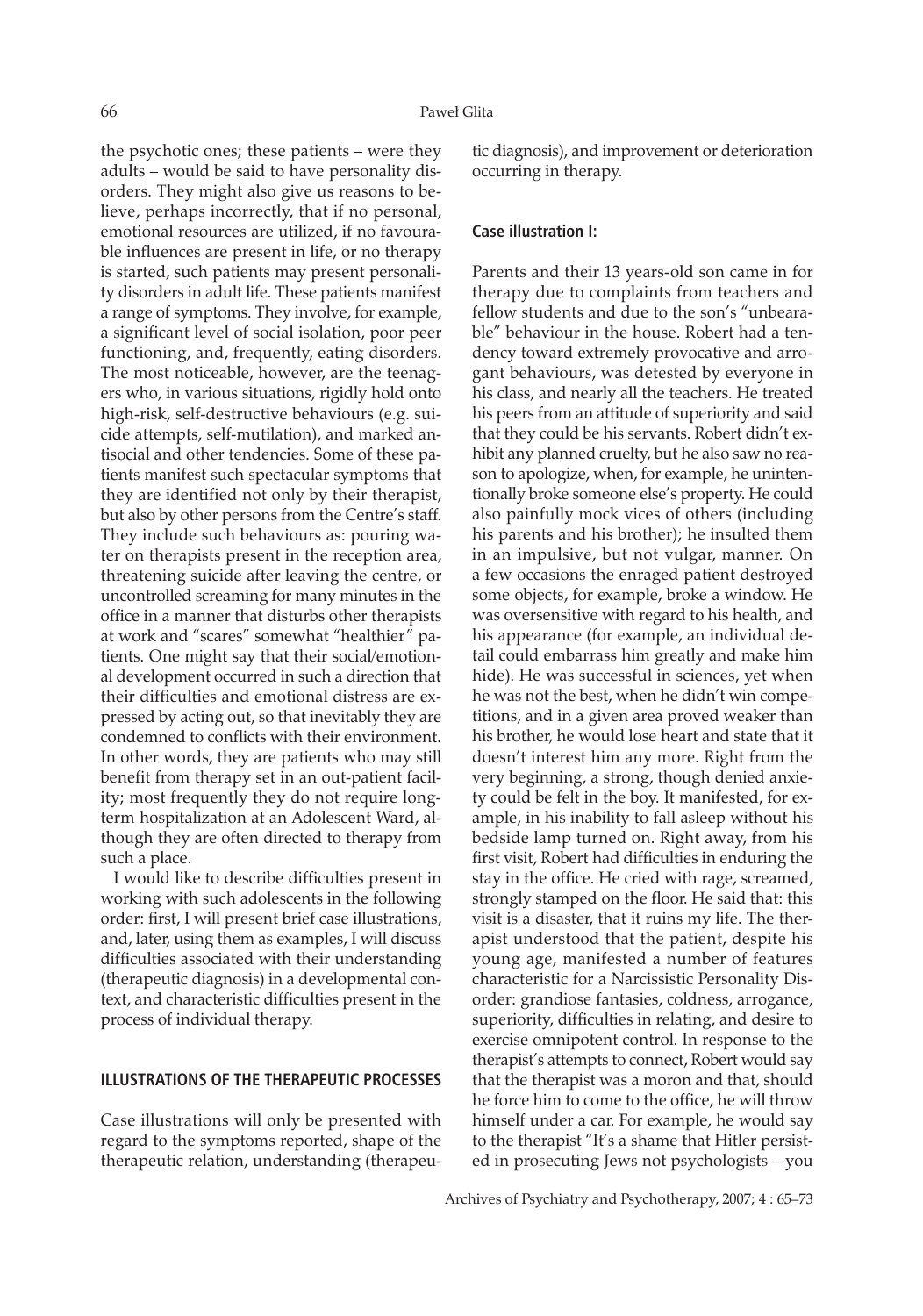wouldn't be here then." In the first stage of contact, the therapist felt a great deal of helplessness and confusion, which required supportive supervision consultations. When the boy's rage did not recede despite the attempts to calm him down, the therapist stated that such behaviour was disturbing and, in accordance with his evaluation, he must consider the boy's hospitalization. He explained to the patient, which of his behaviours he found disturbing, shared his belief that they result from intense distress and anxiety, and added that a possible transfer to an inpatient facility would result from the boy's inability to control his reactions of rage and aggression. In the blink of an eye the behaviour changed. The patient stated that it was not true that he could not control himself and that he was able to prove it. From this moment on, despite experiencing intense anger, the patient was indeed capable of distancing from it; eventually a similar change occurred in his relations with the environment.

The course of therapy – which was very difficult for the therapist, and was based on detailed discussions with the boy about his behaviour and by confronting him with his pathological behaviours – went in multiple directions. The patient exercised grandiose fantasies about being a great leader, glorified the USA because of its superpower status, and dreamed of a political career, best in the role of a dictator. In his experience the world was divided into his environment that did not understand him (e.g. school, family, therapist, psychiatrist), and into the idealized, imaginary realm of historical leaders, great politics, business and career. He claimed that there was nothing good in his present life and he agreed with the therapist only in stating that his world vision was a vision of "everyone being at war for survival" – and therefore that one must be on the winners' and leaders' side. He did not comply with the statement that this was only his way of experiencing relations with other people and not the "objective reality." The therapist understood that the dominant anxiety experienced by the patient at the moment was annihilation anxiety (associated with a high hostility level). The main defensive mechanisms were: splitting, projection (the creation of persecutory objects) and also intellectualization. The symptoms were ego-syntonic.

After two years of therapy, there is a marked change present. Robert is now very liked by his classmates, he has colleagues – it is a result of his unique ability to argue with teachers on behalf of other students. He started to manifest interest in the opposite sex, he states that his school is generally quite good, most of his teachers and classmates are okay, also that his parents have some advantages. Yet, still, his "therapist might be a bit more competent." His affective expression changed, so did his tension level, he started falling asleep without a lamp on. Distinct narcissistic traits are still perceptible, his behaviour, however, resembles more an adolescent's rebellion than a furious attack. The most negated figures at the moment are: one of his teachers, the therapist, and his mother.

#### **Case illustration II:**

A mother came for therapy along with her 16 year-old son, who was diagnosed with microdamages present in the CNS. He presented many problems in functioning both in school and with peers. His behaviour distinguished him from the rest of his class; occasionally he got attacked, but he did not want to defend himself. He would say that he despised aggression, even if it was of a defensive and harmless type. When he was asked about his attitude towards very difficult situations in the peer group described by him, he was disoriented, tense, and finally replied that he was neutral towards them. During the early stage of therapy, the therapist was very concerned about the inadequacy of the boy's functioning, the odd emotional colour of his relationships, and the religious, apocalyptic – specifically metaphysical – and other themes that were brought up by the patient. Only after the first few months of therapy did the patient's mother inform the therapist that she had been hospitalized in a inpatient clinic for "emotional problems" and she still is seeing a psychiatrist for her problems. As it showed, she suffers from a chronic delusional-hallucinatory disorder with a fluctuating course, and one that stays relatively resistant to pharmacotherapy. This knowledge, provided the therapist with an understanding of the patient's functioning, not only in terms of the results of his CNS micro-damages, but also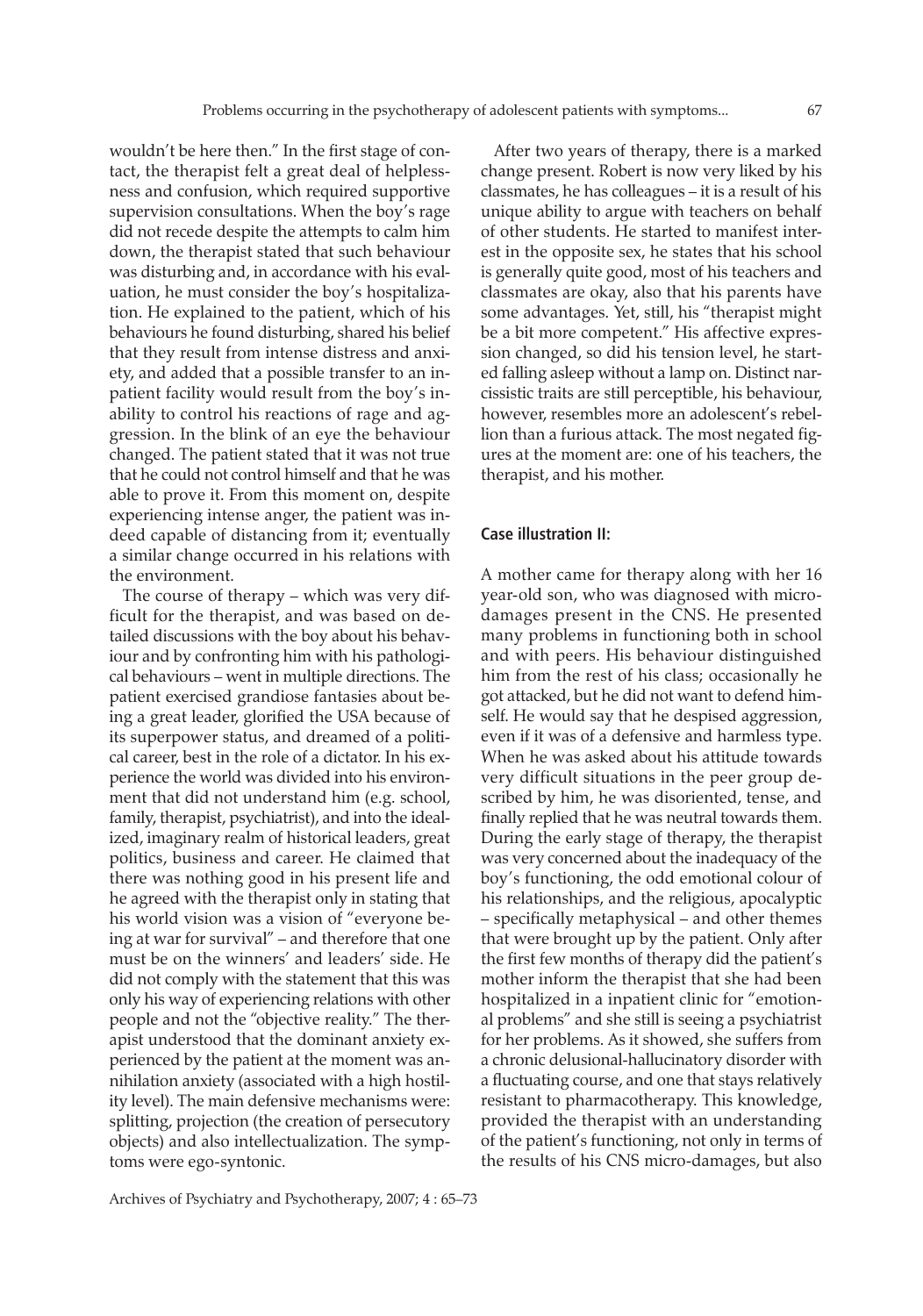in the perspective of the mother-son psychotic symbiosis. The patient was incapable of separating his mom's experiences and beliefs from his own convictions, thus he was unable to construct his own, separate identity. The therapist concentrated on the difficulties mentioned above. For example, after the patient finished "reporting his/his mother's" visions of the world coming to an end, the therapist would provide an intervention: "I understand that this is your mom's belief, that you heard it from her, and that you discuss it with her quite often, but what is your opinion on it?" After a while this tactic resulted in a gradual separation from his mother and the creation of the patient's own world. The therapist's suggestion, given to both the mother and the patient, also contributed to it. He suggested that the patient should keep the content of his therapeutical discourse confidential. Before that, the mother controlled the therapist – patient relation, gently persuading her son to share everything that was said in the office. As expected, after a while, the mother started giving signals depreciating the therapy and the therapist; the patient himself also had more doubts. He didn't know if the therapy made sense, and he was late for meetings more often than before. Eventually the patient declared his will to continue therapy, and for the first time started discussing his mother's illness, keeping distance; at the same time the mother's condition improved and she supported the therapy. After a while, a very disturbing period of social withdrawal followed; the patient first changed his class and then quit two schools in a row. He fantasized about becoming a hermit, claimed that the therapy made no sense, was of no help, that he and the therapist differed in too many issues, and above all, that he did not want to change his way of life and his customs. He started planning how to gain a state pension. These notions caused a bitter, emotional reaction in the therapist, who indicated that, by planning this, the patient was abandoning all hope to live an adult, relatively independent life, to have the once-dreamed-of relationship with a girl, to gain education, occupation, his own money, and many other things. The patient did not break the relationship; his life however, acquired an exceedingly solitary and ritualized character. At the time he had no other social contacts, just his relation with the therapist.

Yet, after a length of time, he started his schooling again, made contact with peers (although he obviously "differs" from them), and became more independent with regard to personal hygiene. Approximately every six months the patient enters the office with a plan to abandon the therapy; he repeats the same motives, i.e., "I don't want to change anything, I don't need a girlfriend, I can masturbate". That is when the therapist repeats the statement that in this way he abandons himself and his hopes for development. The therapist recognizes that the patient is developing in a schizoid direction, and that his experience of the world and himself is determined by splitting and very strong detachment from emotions. One might say, from the perspective of time, that two interwoven attitudes were manifested in the course of the therapy: negation of the therapist's position and his relation to the patient, followed by engagement into a relationship and improvements in the patient's functioning–and, after another six months, another negation and attempts to abandon contact. The patient either says that the therapy is pointless or claims that he has plans for attending it for ten more years, or at least until the end of decade.

#### **Case illustration III:**

Parents of a 15 year-old boy with symptoms of conduct disorder came in for therapy. The boy had changed his school three times already, but everywhere there were complains about his behaviour. He also had significant difficulties in learning, and already had contacts with the judicial system. Throughout the first session the boy behaved in a provocative, almost nonchalant, manner, and saw no reason for the therapy. During a discussion with the boy's parents, it turned out that they had not had contact with the school for six months because, as the boy's father put it: "we feel ashamed to show up there, every time hearing what he does in there." Additionally the boy's mother, in his presence, subtly devalued all fundamental social institutions (meaning school, the police, the courts), suggesting that these institutions were unjust in her son's valuation, as "he's really a good boy." Other information provided by the parents indicated that the son's behaviour might be associated with the family's in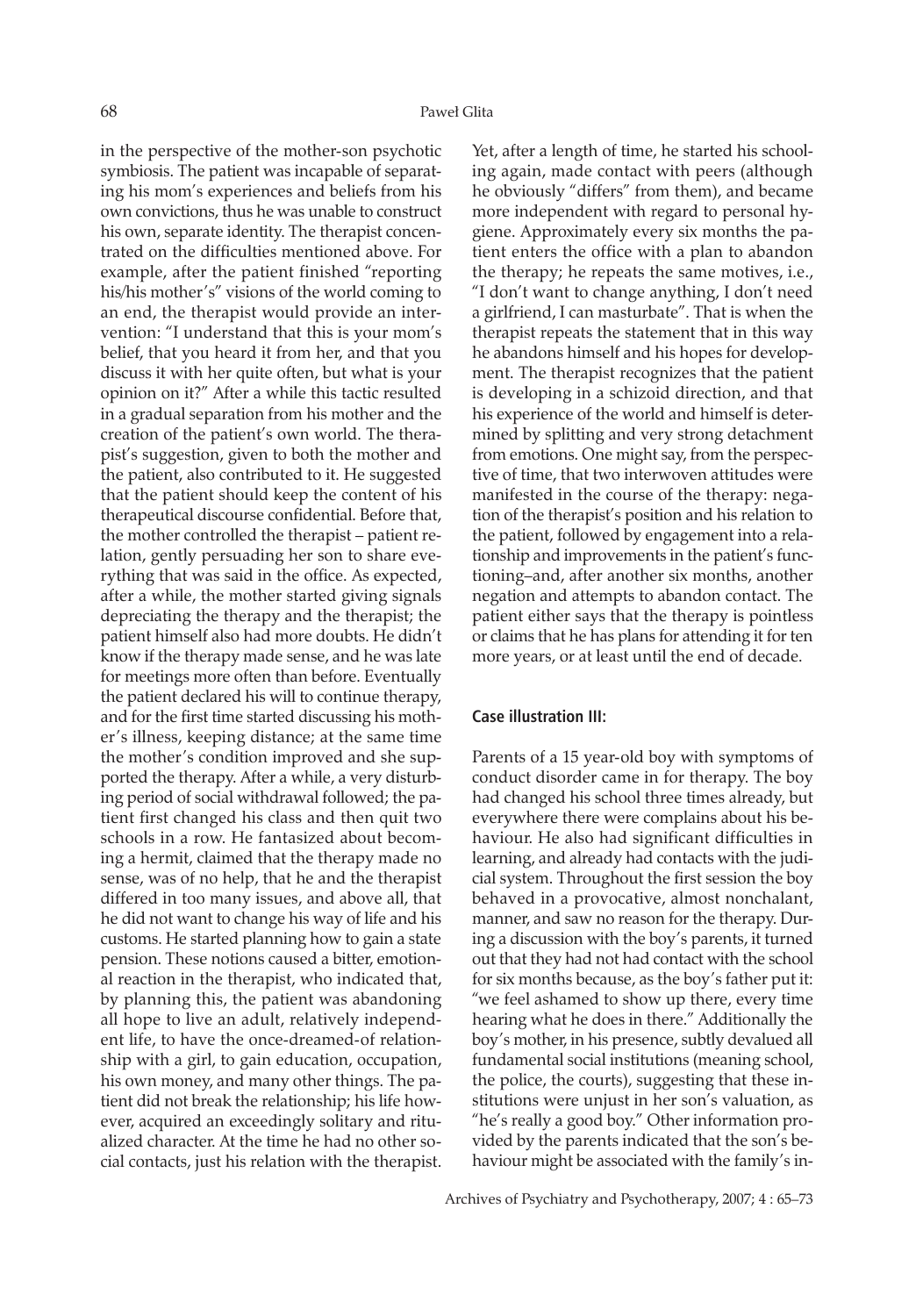ternal functioning. The therapist also sensed that the boy was left alone to cope with the trouble he made. Thus, the therapist decided to refer the parents along with their son to family therapy. The therapist also felt that he had no real control over the boy's behaviours, which, when accompanied with the boy's lack of motivation, gave way to a belief that individual therapy made no sense. He informed the parent's about all this, but they strongly insisted on getting help. Then the therapist decided to impose conditions: the parents were to re-establish contact with school, and to control the boy's, and own attendance, in therapy. Furthermore, when he called the mother's attention to the mentioned devaluation of social institutions, she accepted the notion. The therapist also attempted to support the parents in fulfilling parental duties, and they reacted well to it. As a result, two simultaneous therapeutic processes took place, and the therapist felt that, as time passed by, he established contact with the boy and that his behaviour improved. After a while the therapist found out from external sources that the putatively manifested improvement did not exist, and that the patient was holding back many facts during the therapy. The boy yet again started causing trouble at school, he joined an unfavourable peer group, avoided sessions. The therapy was aborted, also by the boy's parents. After six months, the therapist was asked to write a psychological opinion for another of the boy's trials.

# **PROBLEMS RELATED WITH THE THERAPY OF SUCH ADOLESCENTS**

## **Difficulties related with the psychotherapeutic diagnosis**

Both in the title and in the introduction, I use such terms as "pathologically developed personality" or "abnormal personality development", because I agree with the opinion that using the term "personality disorder" with regard to adolescents is premature. On the other hand, the therapists who work with adolescents often use the term as an analogy to adult patients. It is an outcome of a situation where the majority of psychotherapuetic trainings teach a therapeutic diagnosis, therapy, and other professional rules

only with regard to work with adult patients. It seems, however, that another reason is the existence of a specific theoretical (diagnostic) void in the realm of such specifically disturbed youth. Certainly the therapists, especially the ones who care for the therapeutic diagnosis in terms of defensive mechanisms and object relations, are not helped by psychiatric classifications that strive to create atheoretical systematics. For example, the category of "conduct disorder" raises controversies among the psychiatrists themselves. Both clinical literature and therapeutic experiences indicate that a variety of affective mechanisms can lie beneath antisocial behaviour. They can, for example, include depressive mechanisms masked by anti-social acting-out or abnormal development in a sociopathic direction. The first group of teenagers, despite their difficulties, can, in the course of therapy, create a good relation and a warm emotional atmosphere – the prognoses are good for them. The other group shows difficulties in emphatic relating, with dominating coldness and absence of motivation to change After reaching a certain age the prognoses are poor for them [1, 2]. The issue of using the category of "personality disorder" in adolescent patients has been widely discussed. Now I would like to take a moment to present pros and cons for such use and it's importance, from my perspective, for conducting therapy.

The main argument against it is the fact that adolescence is by definition a period of time when the personality is shaped, when it is flexible and incoherent. Thus, one can hardly discuss lasting, pathological personality patterns, and the presence of such patterns is a condition for giving such a diagnosis. Making reference to the DSM-IV personality disorder definition, Efrein Bleiberg [3] says:

*"Ultimately, personality disorders are defined as relatively lasting and strongly disadaptive patterns of experiencing, relating and coping. Children and adolescents participate in a very fluent developmental process, where each bodily and personality aspect constantly undergoes transformation, at different paces, creating new states of balance and imbalance in themselves and in their relations to the environment. Maturing and experiencing provides children with constantly changing tools for coping with, perception and organization of their experience, and for relating with other people thus rendering a ruling on the presence*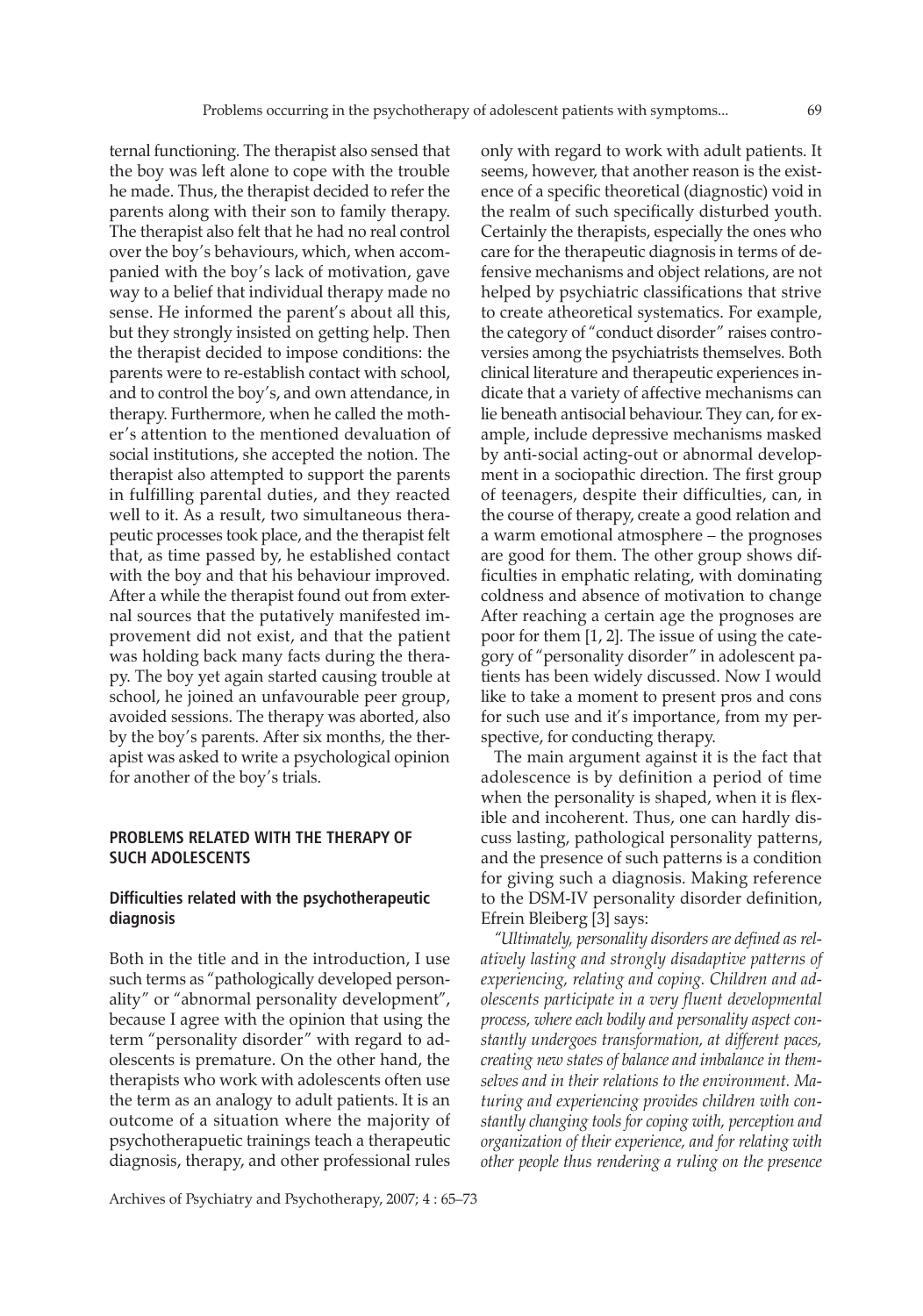*of "rigid and lasting patterns" difficult, if not impossible"* [3].

Mechanisms that characterize adult personality disorders, such as splitting, dissociation, denial, intense projection and others, from the analytical perspective constitute the chaos of the adolescence period. To a significant degree they are a part of a normal development, especially of the recrudescent separation-individuation process [4]. Anna Freud described the adolescence period as a time of "normal abnormalness"; when she was asked if the emotional disturbances of that time are inevitable she replied that maybe they are not, but it is better for them to occur [then] as that makes a better prognosis for a mature individual [5]. There are also data indicating that a certain degree of opposition expressed by, for example, reaching for such "forbidden fruit" as alcohol, or by a passing contact with less dangerous drugs, may in consequence lead to better social adaptation in adulthood – unlike excessive anxiety and inhibition [2].

What we deal with here, is the issue of developmental and mental health norms in the period of adolescence. From the psychodynamic perspective, elements that are considered pathological in an adolescent's experience often depend not so much on the types of defensive mechanisms used, but on their domination and the degree of their intensity. If they reflect negatively on the ability to self-regulate, threaten health or life, isolate from peers, then we move in our evaluation along the health-disorder continuum towards the category of developmental crisis. Such a crisis can recede with little or no help at all or, when there are unfavourable conditions present, it can lead to pathology. In order to make this issue more distinct I will provide a few examples of teenagers' behaviour that in our opinion fit the norm, but which would be considered disturbing for us, the therapists, were they to be present in an adult's functioning.

1. Usually, analytical concepts that are directly or implicitly different, assume that ordinarily during the adolescence period, one can experience to some extent a separation anxiety (associated with uncertainty about own selfdependence, ability to cope, own competence, etc.). The anxiety is caused by the recrudescent process of separation-individuation. Depressive anxieties appear – they are associated with the child imagining that being angry with its parents will cause their anger, i.e., the withdrawal of their love. There are also neurotic anxieties associated with developing impulses. Occasionally, the persecutory anxiety might appear when the world experienced by the adolescent becomes hostile or at least abandoning for a while.

- 2. To some extent, and to a certain age, it is considered normal to use acting out as one of the many mechanisms for coping with stress. Colloquially, it is said that an adolescent needs to get "his/her stride"; sometimes, however, an excessive self-control, or unnatural "maturity" is disturbing.
- 3. We also tolerate adolescents' oversensitivity, self-concentration, or living in a fantasy realm, which constitute reactions to developmental dilemmas – in other words we tolerate adolescents' narcissism.
- Now let's see the arguments for using the diagnosis of personality disorder in the developmental age. Most frequently, the category of personality disorder used with regard to children and adolescents can be noticed in writings of authors with a psychoanalytic background. For example, Paulina Kernberg [6] does not hesitate to diagnose "narcissistic personality disorder" in children (which she confirmed during her visit in Krakow). I located such a claim in Polish literature, in writings of, for example, Katarzyna Schier. These are the arguments:

According to psychoanalytic theory, and a number of research results on the development of young children, the basic frameworks of personality, meaning the type of object relations – the way of relating; the person's primary identity, the so-called self-image; primary pattern of impulsive reaction; and others, develop by the time child reaches age of six or seven. Naturally, modifications can occur in a later time, especially, it seems, in the adolescence period, but often they do not take place at all. Thus, since our personality develops in an early stage, it can also develop in a pathological way. Bleiberg, quoted before, states elsewhere:

*"Can a child's personality fixate in such a rigid way on the disadaptive patterns of coping, experiencing and relating, that it can be qualified as referring to a "personality disorder"? (…) During the last fifteen*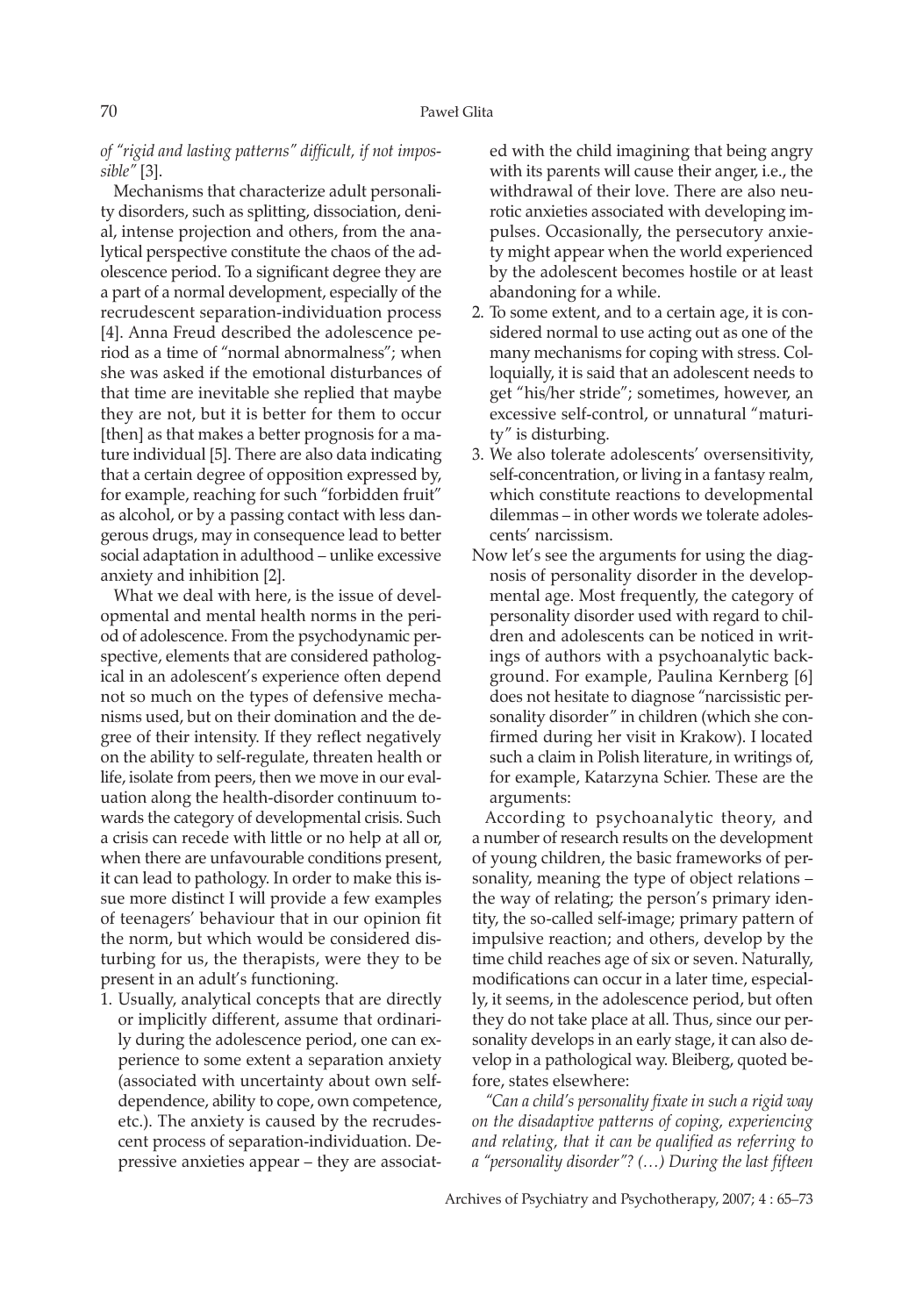*years, developmental research and prospective development studies provided more and more accurate, empirically-tested grounds for understanding the interaction of the genetic and developmental elements in generating, organizing, and structuring a child's subjective experience, coping mechanisms and patterns of relating. These studies confirm Paulina Kernberg's opinion that children manifest distinctive features and patterns of cognition, relation to, and thinking about, their environment and themselves – including such features as egocentrism, inhibition, socializing, activity and many others. Kernberg adds that these features and patterns last over time and in a variety of situations and allow us to use the term "personality disorder" regardless of a child's age, when: (1) they become rigid, disadaptive and chronic; (2) cause substantial decrease in functioning; and (3) cause intense subjective suffering."* [8].

In a review paper about the pathology of personality, Western and Chang [2] describe a number of research studies supporting the thesis that, although an adolescent's personality is not fully developed and stable, it still manifests a significant continuity starting at the age of 3, through the adolescence years, and beyond. For example, little children who are shy and inhibited are more likely to be anxious and inhibited in the adolescence period. Infants who do not posses a stable and reliable attachment between the 12<sup>th</sup> and 24 months of their life are more likely than their safely-attached peers to manifest interpersonal difficulties in childhood, and to have lower indicators of emotional health, self-esteem, ego flexibility and peer competence in the adolescence period. Boys who are aggressive in childhood are more likely to be anti-social, or otherwise dysfunctional, adults.

One might add in passing that the image of adolescence, seen as a period of constant "stormy weather", that emerges from clinical practice and research associated with it, differs completely from the image that emerges from the research of developmental psychologists, insofar as the latter concentrate on other areas than the conditioning of pathology. It is sometimes said that only 20% of teenagers from the USA who experience such turmoil during the adolescence period require therapeutic intervention.

There are also suggestions that this area should contain diagnostic categories that would be used with regard to adolescents only. Westen and Chang made an attempt to form a classification of adolescent personality disorders based on research, in order to avoid inevitable mistakes that occur when extrapolating from personality disorder categories for adults. They say: "… personality pathology may be less differential or may have other features at the age of fourteen or fifteen than in adulthood, therefore it may require other categories or criteria" [2]. They propose six types of pathological personality development that they designate as personality styles and disorders of the adolescence: the self-critical dysphoric style; the oppositional dysphoric personality style; the anti-social-psychopathic personality disorder; the emotionally dysregulated personality disorder (similar to borderline); the schizoid personality disorder; the narcissistic personality disorder; and the histrionic personality disorder.

This may seem to be only a conceptual struggle, but indeed it is not. Its' substance seems to address the question of the persistence of certain personality predispositions and their susceptibility to modification, including by the means of therapy. From the perspective of time, looking at the first therapy described above (the "narcissistic" boy), one might say that the changes in the boy's functioning appeared relatively quickly, and that they would not be possible in an adult patient with similar symptoms. Therefore, it is doubtful that the case described was a type of personality disorder. When we look at the second therapy (the patient with schizoid mechanism), we may see how the patient oscillates between fixation and fossilization, in a certain way of lifestyle that can deprive him of social life, and in the undertaking of developmental challenges. Undoubtedly, yet another factor that hampers the development here, other than obvious psychological conditions, consists of organic deficits. I believe that every therapist working with adolescents could describe numerous therapies similar to the third case (the patient with antisocial tendencies). These are therapies that are unsuccessful; they occur when an adolescent and his/ her family cease their struggle for development and, as a result, manifest no internal motivation to change. As a result, a more or less pathological pattern of behaviour and experience becomes fixated until adulthood, when a person once again notices that his/her functioning causes un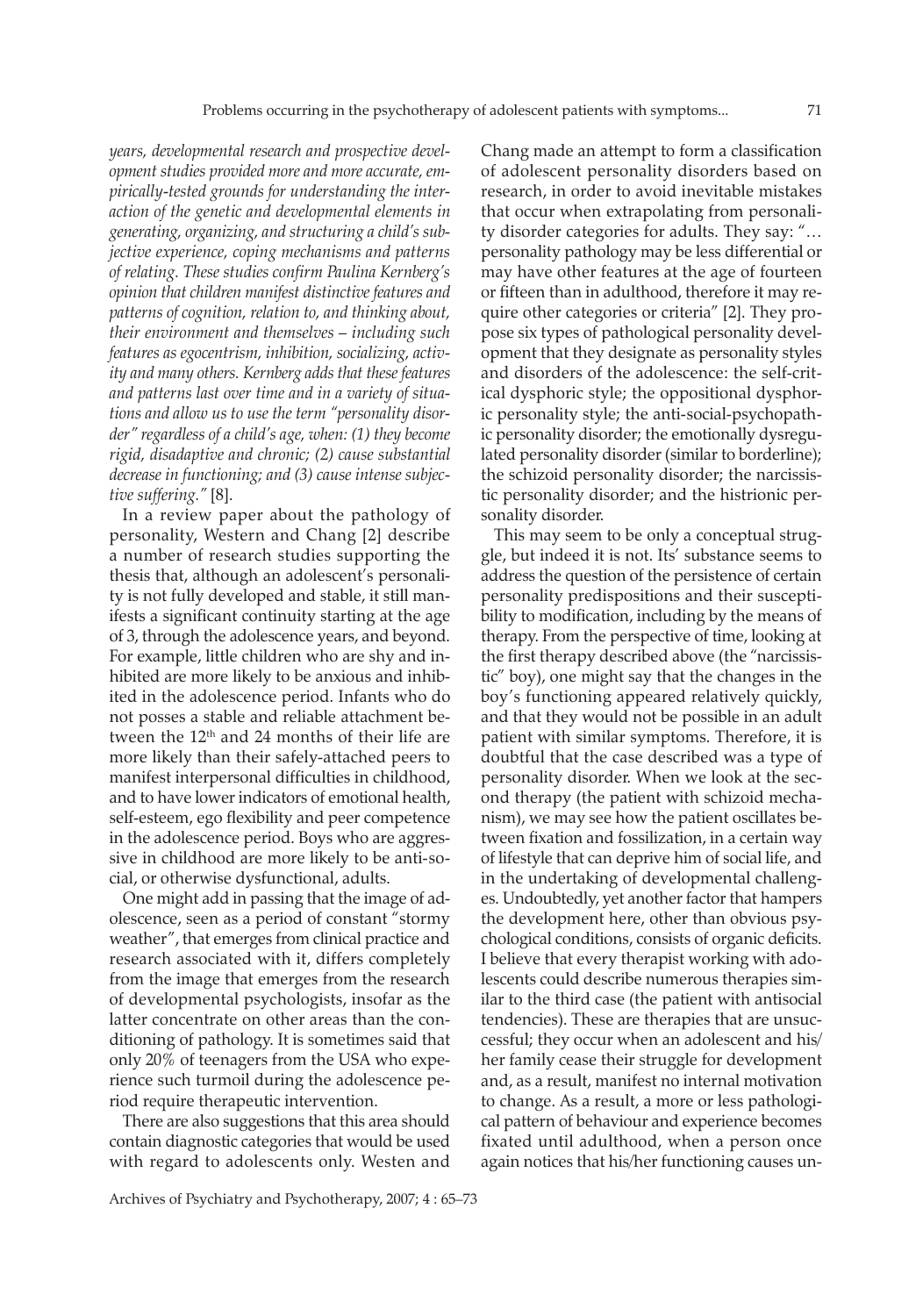wanted suffering. Sometimes, however, the pathology stays preserved, for example, when antisocial behaviour becomes a part of one's identity, of character, when it brings secondary gains (e.g., financial ones, which help to define identity). Consequently, the internal conflict and feeling of suffering dissolve; internal doubts, self-reflection and the need of change fade away.

Where lies the pathology in the cases described above? From the psychodynamic point of view, one might answer that it lies in the immaturity of the utilized defensive mechanisms (splitting, projection, dissociation, acting out, isolation). These mechanisms are inadequate when compared with the person's age and developmental challenges – they are used for coping with anxiety. Such situations either cause the prevalence of the archaic, psychotic anxieties (in cases one and two), or precludes proper socialization (case three). This description requires supplementary developmental categories. In my opinion, the crucial element is a certain emotional flexibility, a potential for a change, openness to modifications of experiencing and relating. To what extent is this a temporary situation and to what extent a permanent fixation, retention or regression of the development? To what extent have the pathological patterns become a part of identity (self) that remains unchangeable? Deliberating on the issue I turned to the category of "developmental foreclosure" used by two British psychoanalysts Moses and Eagle Laufer [9]. In their theory, which is overly occupied with sexuality, this category was mainly used for describing a premature consolidation of perverse structure in teenagers – a consolidation that brought the therapy process to an end. Still, it seems to fit well with a loss of a tendency of practicing various solutions by adolescents. In the case of the first boy, the foreclosure did not take place, in the second case the therapy was a struggle against its occurrence or scope, in the third boy's case that is the process that took place.

#### **Difficulties emerging in a therapeutic process**

Difficulties emerging in the process of therapy with a patient exhibiting an abnormal personality development resemble difficulties appearing in the therapy of adult patients with personality disorders [10]. There are, however, a few additional elements resulting from the specificity of age.

The main problem is merely to connect and keep the therapeutic relation. An early relationship disorder lies beneath this difficulty. Therefore, a person who experienced an early trauma in a relation with a caregiver, will percept intimacy with severe anxiety, will fantasize about the therapist's hostile intentions, etc. At times, the therapist – along with the parents – must himself make the decision about starting therapy. Each time when there are dangerous behaviours present – such as suicidal thoughts, self-injuries – one may need to reconsider the decision about conducting the therapy in an out-patient facility, at least at the beginning of the process. As a result, there is the necessity of imposing a distinct therapeutic frame, of setting conditions in which the therapy can take place. I wish to point out that the above means not only holding the frame, but, occasionally, it also means a contract to control weight (when there is anorexia present), agreement on being informed about increasing suicidal thoughts, expressing consent to a temporary hospitalization or at least simultaneous psychiatric consultations. At times, is may be necessary for parents to take action or participate in the therapeutic process. It is not sufficient simply to discuss and interpret a strong charge of aggression that these patients may bring in, it is also necessary to set some safety conditions. Now and then one may need to confront and explicitly name what he/she finds disturbing or pathological; most often we are the ones seeing the need for therapy of a patient, not the other way around. Such an approach, which may seem a bit aggressive on the therapist's part, will obviously cause the conscious opposition of adolescents. Simultaneously, however, on a different, preconscious or unconscious level, it is received in a positive manner, as it makes them feel that there is someone who can set boundaries, explain what is happening to them, introduce order, perhaps with some authority, into the previously chaotic world of their experiences. The moment when a teenager feels that the therapist knows what he/she is doing, and feels that it brings relief, is a moment in which the therapeutic relation gets stabilized.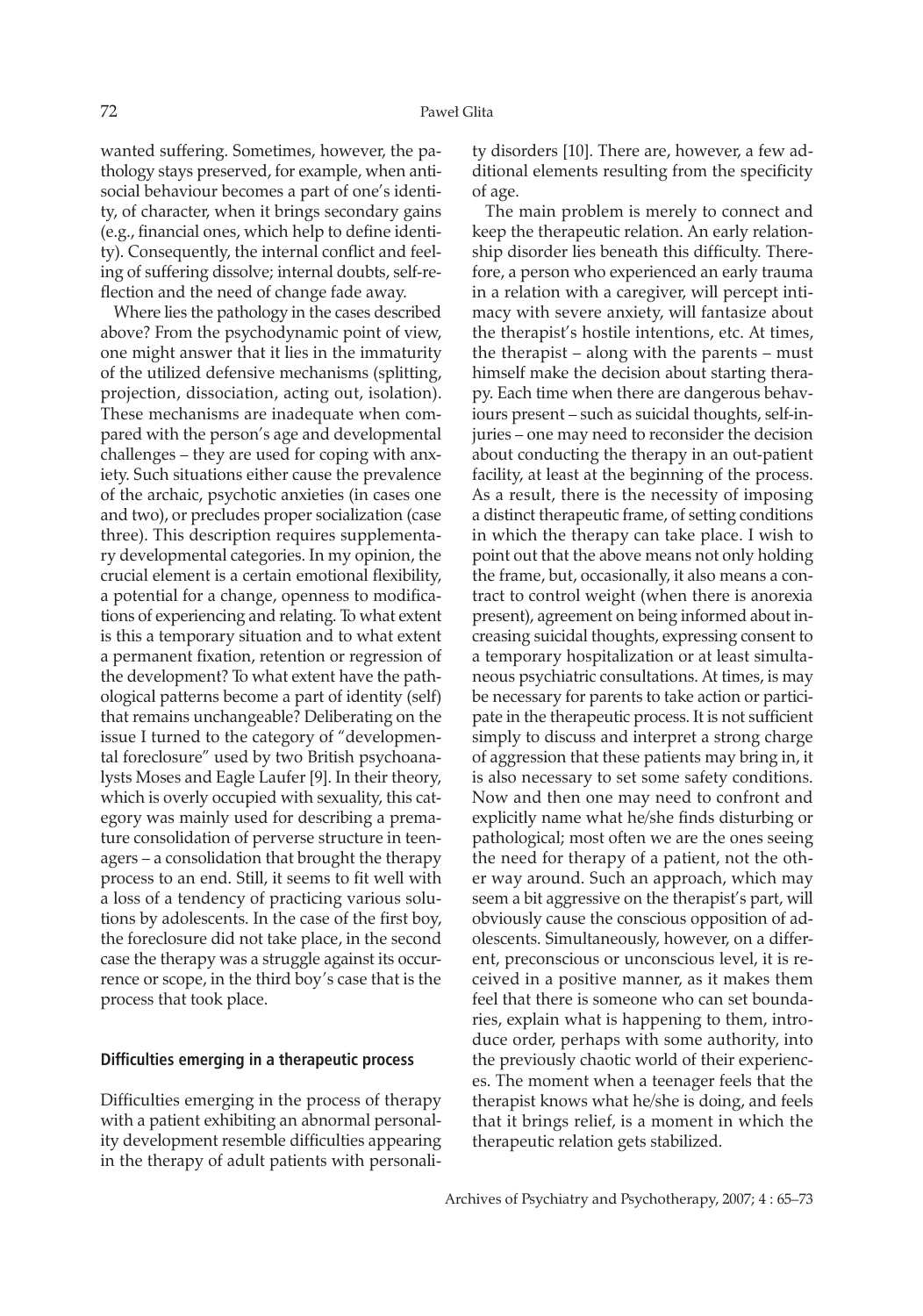What is crucial in the therapy of adolescents in general, and these adolescents in particular, is handling the defensive mechanism used by them – the destructive acting out. An adolescent acts instead of talking. For example, he/she starts a fight instead of an argument, abandons school (sensing that it will cause their parents' great distress) instead of starting a quarrel with parents or instead of telling them that he/she is afraid of failing. A teenager inflicts self-injuries, or does not eat, or vomits instead of trying to cope with the separation anxiety, with anxieties resulting from such impulses as the feeling of guilt, internal hostility, desire for revenge and other difficult ones. Most frequently, they cannot access these feelings; a therapist can rather suspect their presence, than find them in an adolescent's statements. Many theoreticians indicate that the reason for this disorder lies in a insufficiently developed psychological mindedness, in a disability to name one's affective states, resulting either from psychic reasons or from being brought up in a culture where emotions are released by acting out rather than by talking about them. In such a situation, therapy supplements an adolescent's development with precisely that aspect.

All the elements mentioned above clearly demonstrate that one should embrace a notion of therapy as a specific support for emotional development and a notion that such help needs to continue for a long time in order for its effects to be lasting. The main therapeutic elements here are the therapeutic relationship itself and what is known as a "corrective emotional experience". The latter includes, for example, the ability to withstand a patient's aggression, care for the patient, patience, empathic naming of the patient's condition, behaving in such a manner that does not confirm a patient's worst anxieties about the important adult figure's behaviour – meaning not abandoning them, showing interest in them, providing them with emotional exchanges rather than intellectualizations, etc.

Another group of problems result from a therapist's emotional reaction to such patients, i.e., from countertransference. They often cause strong anger, sometimes also sadistic impulses, reluctance to work, as well as anxiety. Still, work with them also gives way to positive feelings, especially during its later stages. Such therapies are sometimes described using the "re-parenting"

metaphor, which means a renewed, corrective experience of the parental relation. Thus, these cause reactions similar to the reactions present in a parental dyad: care, the will to battle for them, strong identification with one's "own" patients, feelings of omnipotence, grief when they give up therapy and a specific pride when they change and adapt socially. Naturally, the transference is not a worrying phenomenon by itself, although in this type of therapy it can be so intense that it may cause the therapist to take some not-wellthought-out actions.

What I wanted to communicate through this lecture is the thought that the basic problem, but also the task, for a therapist working with patients with abnormally developing personalities is preventing any developmental foreclosure, attempting to maintain flexibility typical for the adolescence period, giving support for their testing of various solutions and integrating developmental failures, and making sure that the latter do not cause excessive developmental disturbances.

#### **REFERENCES**

- 1. Ben-Amos B. Depression and Conduct disorders in children and adolescents: A review of the literature. Bulletin of the Menninger, Clinic, 1992, 56: 188–199.
- 2. Western D, Chang Ch. Personality pathology in adolescence: a review. Adolescent Psychiatry 2000, 25: 61–101.
- 3. Bleiberg E. 1994: Borderline disorders in children and adolescents: The concept, the diagnosis, and the controversies. Bulletin of Menninger Clinic. Vol. 58, 169–197.
- 4. Blos P. The life cycle as indicated by the nature of the transference in the psychoanalysis of adolescents. International Journal of Psychoanalysis 1980, 61: 145
- 5. Freud A. Adolescence. Psychoan. Study Child. 1958, 13: 255– 278.
- 6. Kernberg P. Narcissistic personality disorder in childhood. The Psychiatric Clinics of North America 1989, 12: 671–694.
- 7. Schier K. Psychoanalityczna terapia dzieci i młodzieży: przeniesienie. Warszawa: Pracownia Testów Psychologicznych PTP; 2000.
- 8. Bleiberg E. Normal and pathological narcissism in adolescence. American Journal of Psychotherapy 1994, 48: 30–52.
- 9. Laufer M, Laufer E. Adolescence and Developmental Breakdown. A Psychoanalytic View. London: Karnac (Books) Ltd.; 1995.
- 10. Kernberg O. Severe personality disorders; psychotherapeutic strategies. New Haven: Yale University Press; 1984.

Archives of Psychiatry and Psychotherapy, 2007; 4 : 65–73